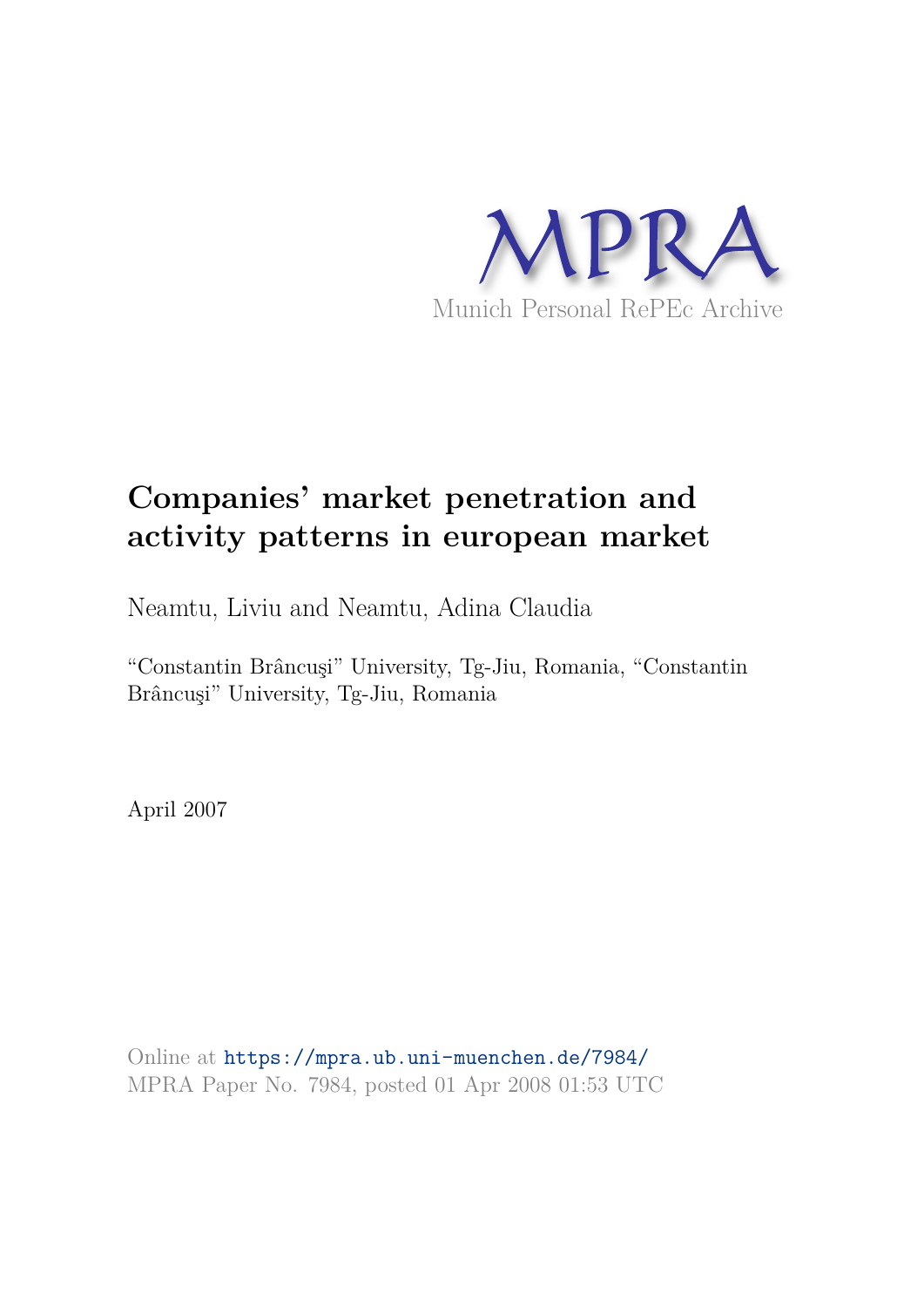## **COMPANIES' MARKET PENETRATION AND ACTIVITY PATTERNS IN EUROPEAN MARKET**

**Liviu Neamţu - "Constantin Brâncuşi" University, Tg-Jiu, Republicii, no 1, Romania, tel. 0726155187, e-mail: liviu.neamtu@utgjiu.ro**

**Adina Claudia Neamţu - "Constantin Brâncuşi" University, Tg-Jiu, Republicii, no 1, Romania, tel. 0724387488, e-mail: adina.neamtu@utgjiu.ro**

*Abstract: The strategy type at the company level has an impact upon the selection and implementation of the strategy at the business level. The international strategy at the company level is different from the international strategy at the business level through the diversification extension degree (both under the products aspect and under the geographic area aspect). The need to adopt an international strategy at the company level appears when the products or services level increases in the sense of incorporating products that belong to several activity branches and that address to multiple markets. In this case, the company's strategy is conducted by the managers from its headquarters and not by the area managers or business managers.* 

### **Keywords: international strategy, company's international objectives, internationalization forms, markets, operation methods.**

The adoption of an international strategy is based on the incentives that the perspectives offered by international markets represent for the companies, as well as on the complex problems generated by such companies management (taking international strategic decisions, choosing the way to enter the international markets, approximating the influence that the economic and political risk has upon the performance level and innovating power of the respective companies, etc.).

While adopting an international strategy, companies must proceed as follows:

- identify the international perspectives regarding increasing the market position, dimensional economies, location generated advantages;
- elaborate international strategies based on available resources and competences;
- establish the penetration pattern on the international markets in order to take advantage of the own essential competences;
- try to acquire strategic competitiveness based on the managers' ability to efficiently manage complex companies with subunits location in several countries, taking into consideration that the economic and politic is very increased.

The issuing the internationalization strategy is based upon the results of the opportunities or risks analysis and diagnosis analysis previously made.

Its issuing includes four stages:

- 1. Defining the company's international objectives;
- 2. Establishing the internationalization;
- 3. Selecting the markets and partners;
- 4. Establishing operating methods.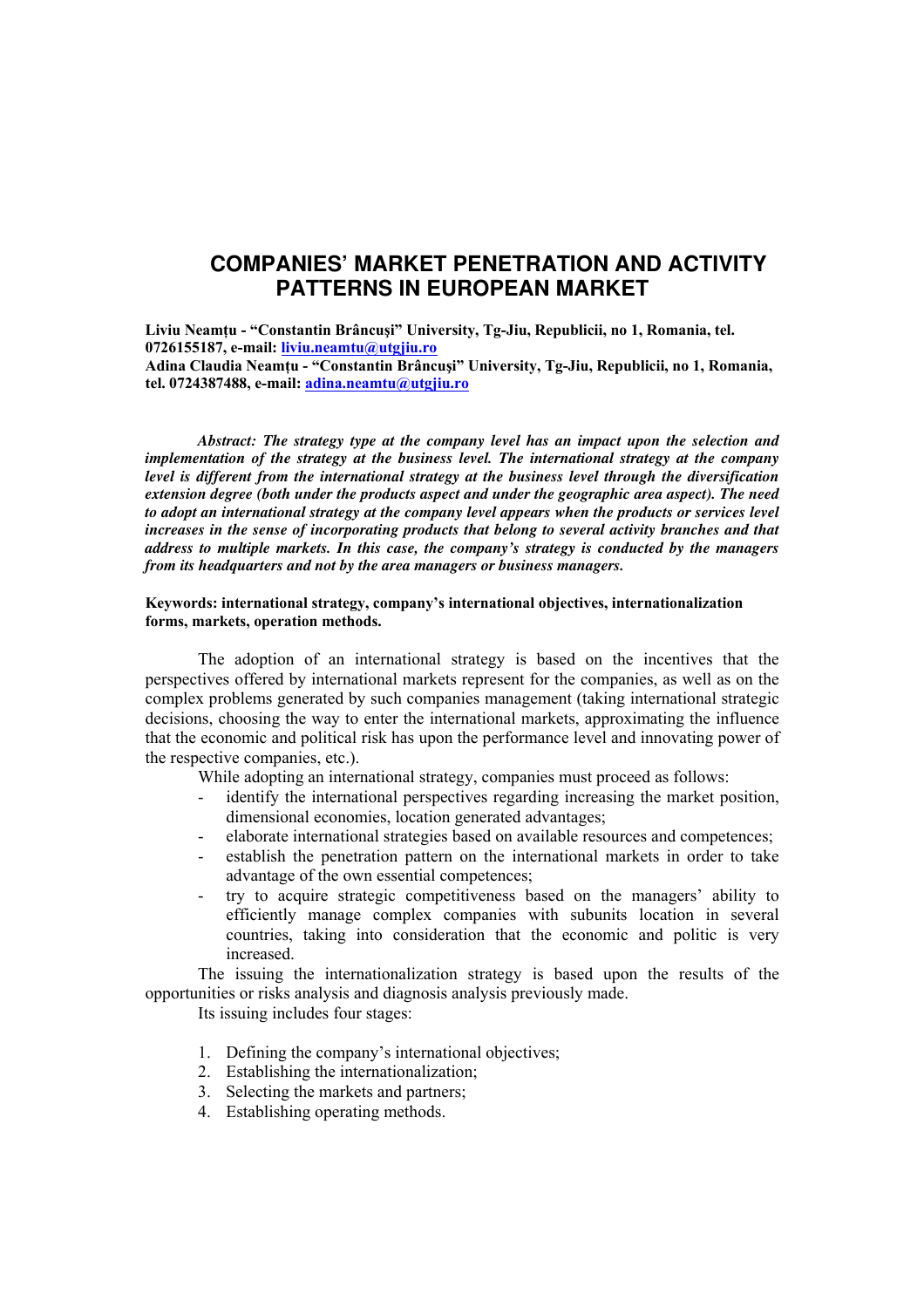## **1. Defining the company's international objectives**

These objectives come from the base operations of the internationalization strategy which reflect the company's finality. The concrete internationalization objectives may be formulated under the form of indicators:

- profitability of the invested capital and expected profit level;
- collected turnover and reachable market quotas on the whole and for every country;
- predicted development rhythm;
- the share of goods and services made abroad in report with the internal production;
- the level of internationalization of the capital structures and financial resources;
- human resources internationalization degree.

## **2. Establishing the internationalization forms**

The international strategy at the company's level ahs the following forms:

a) *Multinational strategies* consists in that strategic decisions and operational ones are decentralized at the level of strategic business units of the company in every country, with the purpose of adapting the products and services to the local markets needs.

The characteristics of this strategy are the following:

- the business strategic units from different countries are considered independent;
- markets are supposed to be different, being able to be differentiated by national borders;
- the accent is on the competition in every country;
- products and services may be adapted to the need of every market;
- because of product adaptation to specific needs, obtaining dimensional economies is not possible.

Among these strategies we can include:

- The strategy of the source subsidiary (classic strategy) proposes to development of the advantages offered by the resources endowments in the host country or by reducing costs categories.
- The strategy of the functional autonomy subsidiary implies creating productive structures in implanting countries, having the same nature as the nature company, the subsidiaries are autonomous, and control is exercised both through property relations and through supplying technology or production factors by the mother company.

b*) The global strategy* consists of the fact that the offered products are standardized disregarding the market they address to, and the decisions regarding adopting business level strategies are centralized at the company's headquarters with a global sight, a world vision upon the market and competition. This type of strategy is specific to the companies from the fields based on peak techniques where obtaining added value is accomplished by locating activities in countries where they are most profitable.

Among these strategies we can include:

The technical-financial strategy – it overcomes the horizon of the initial strategy and pursuits the valorization of technical trumps and some financial possibilities of the conglomerate type. They are characterized by several aspects: passing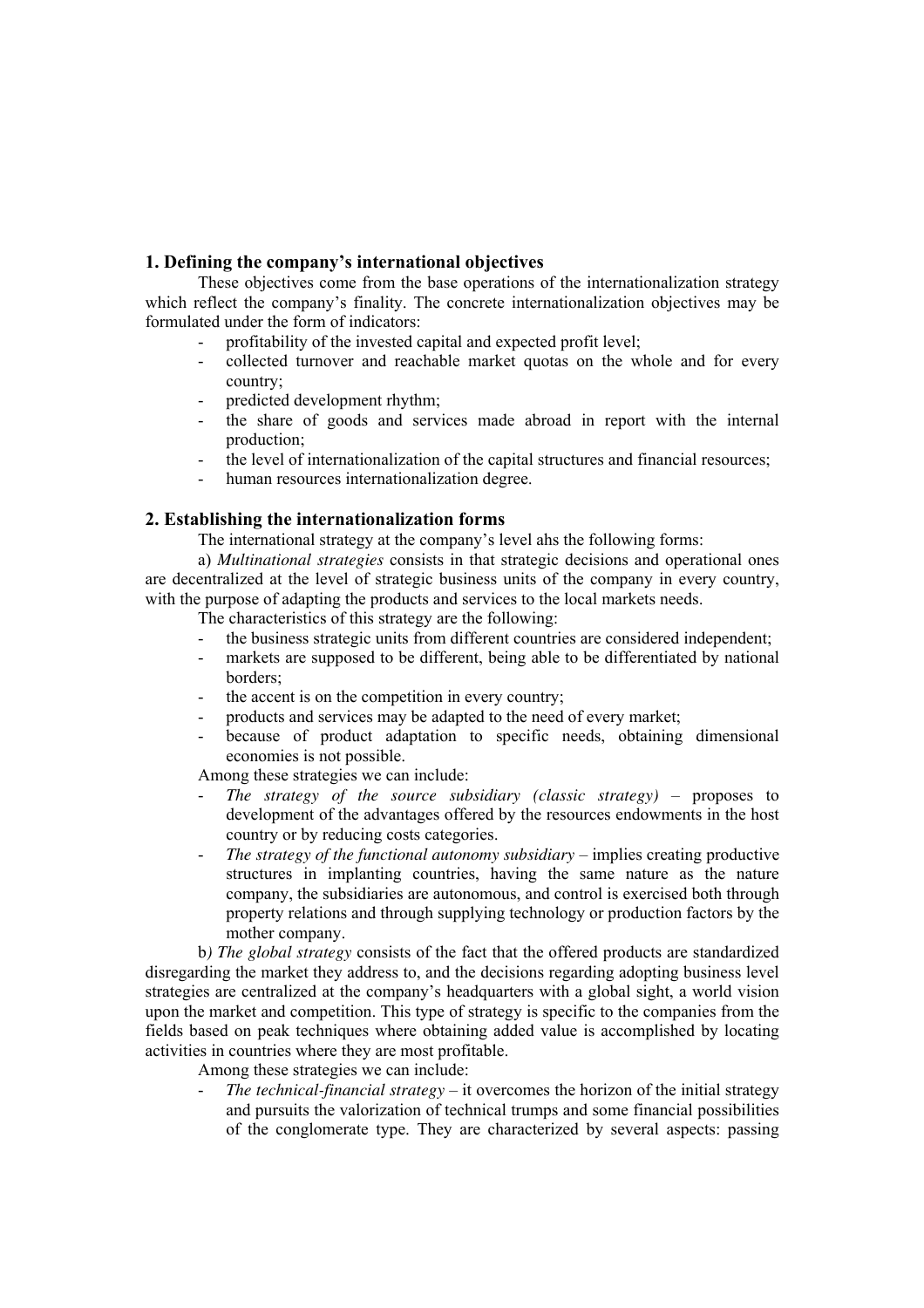from direct investments to subcontracting; increasing the implication in the research-development filed; seeking speculative profits out of operations on the globalizing financial market.

- *Strategic alliances* – licensing, subcontracting, industrial cooperation, joint companies, all of them give birth to multinational networks (alliances between mother companies). Within this multinational framework, transnational companies may be, at the same time, competing for some activities and partners for other activities (research-development, for example).

The characteristics of this strategy are the following:

- the business strategic units from every country the company is are considered independent;
- the company's headquarters tries to accomplish integration among different businesses and national markets;
- it gives the possibility of obtaining some dimensional economies;
- it creates bigger perspectives for the innovations from a country to be used in other countries also;
- management difficulties appear due to the necessity of coordinating strategies and decisions regarding the company's functioning in several countries;
- it requires a higher degree of centralization and a control exercised at the company's headquarters.

c) *Transnational strategy* seeks to accomplish both a global efficiency and a national markets requirements adaptation.

Among these strategies we may include:

- *complex integration strategies* have the defining element the production internationalization and of the other functions of the company, any subsidiary being able to fulfill a certain function (the research-development function, personnel function, financial-accountant function)
- *production international integration*  a process that has been growing in the developed countries for the last 15 years, based on matrix-type connections (vertical and horizontal connections), implying not just reports within multinational between mother company and subsidiaries, but also strategic alliances and cooperation with the companies that belong to another multinational, creating the so-called *network companies*.

The main characteristics are:

- implementation difficulties due to simultaneous requirements for a powerful central control at the company's headquarters and an efficient coordination (specific aspects to a global strategy), respectively a flexibility and a decentralization that could answer to the national markets needs (specific aspects to multinational strategy);
- the coordination mechanisms must be flexible in order to implement this strategy.

### **3. Selecting the markets and partners**

This stage is accomplished in report with the opportunities that they offer for the companies that want to internationalize: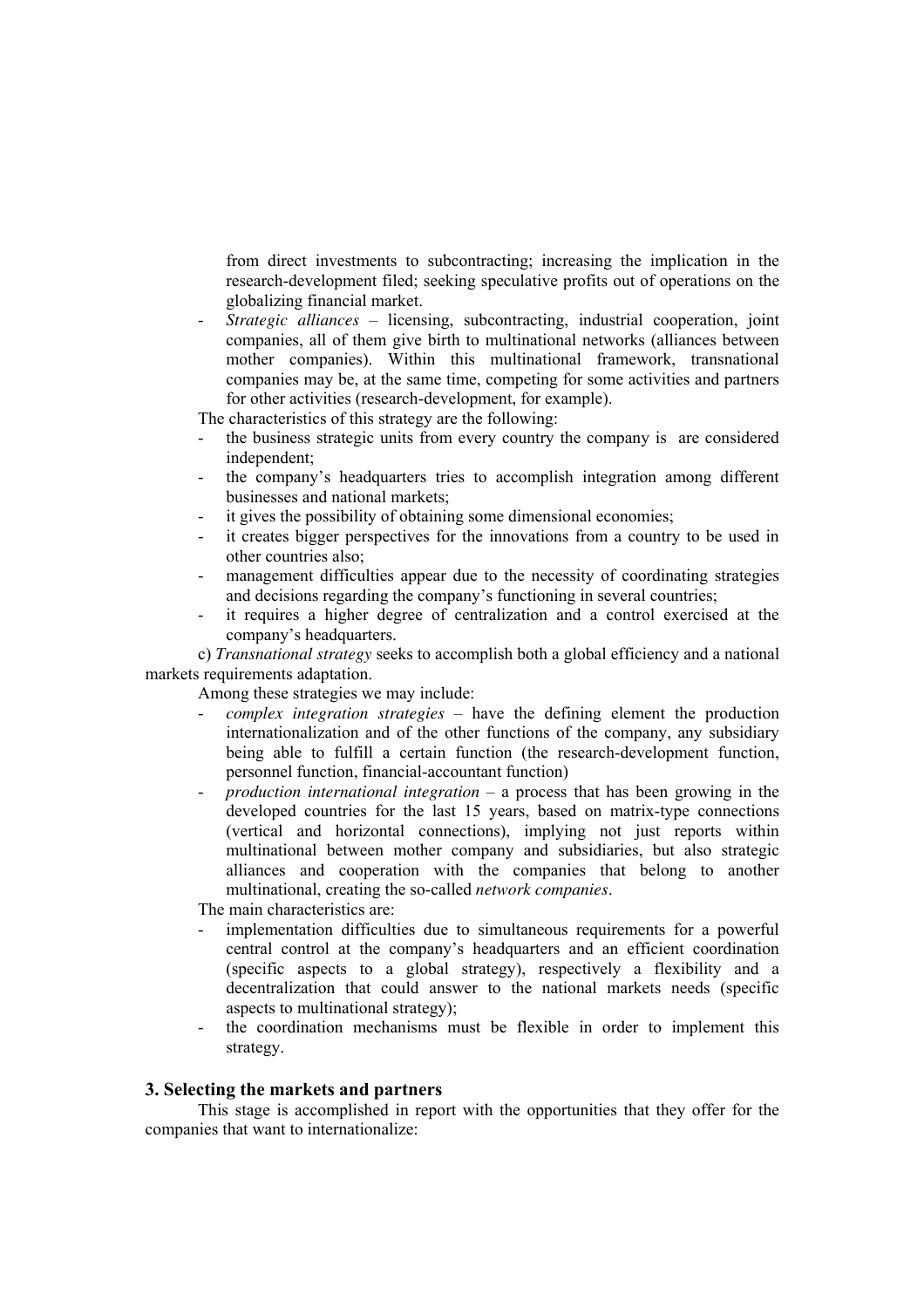a) *Market selection* – supposes locating different geographical areas. This locating is accomplished by taking into consideration several criteria:

- the activity character (international, transnational, global);
- economic considerations (the market potential and its favourable evolution, advantageous conditions of business development (good and cheap human resources, well defined distribution network, acceptable infrastructure), access to financial sources);
- judicial, administrative and fiscal considerations (respecting the ownership right, regulating the services and goods free circulation, rate of exchange, fiscal administration operation mode, fiscal facilities);
- considerations connected to the business risk (country rating, the respective country's debt level, commercial risks (connected to price, rate of exchange, the instability of the financial-banking system)).

b) *Partners selection* – when making this selection there are taken into consideration business criteria like:

- their experience in international businesses;
- the existence or inexistence of some previous business relations with the company that internationalizes itself;
- the technologic level and the commercial potential of the company;
- their economic-financial system;
- the risk degree (insolvability risk, technologic risk).

#### **4. Establishing operation methods:**

This stage represents the choosing of different forms of business internationalization. In this sense, the company may choose different forms of commercial operations, for abroad implantation actions, in order to accomplish strategic alliances, cooperation.

The main modalities for the companies to penetrate external markets are:

1. *Export* which is a commune penetration form on external markets and consists of the sale of the products from a country to other countries' markets. The main elements that characterize it are:

- the companies that export must not create production facilities in other countries;

- exporters must have distribution channels, which supposes establishing some contractual relations with companies from the countries they export to in order for them to distribute and sale their products;
- transportation costs are high;
- the exporters have a reduced control upon marketing and product distribution;
- the distributors need to be paid a tax or have the possibility to increase the products price in order to cover the costs and obtain a profit;
- it is difficult to satisfy the requirements of the local markets from different markets.

2. *Countertrade* is an operation group where import is conditioned by export, or other way round. It has several forms:

- compensation between companies (barter – price payment is done in nature and not with money);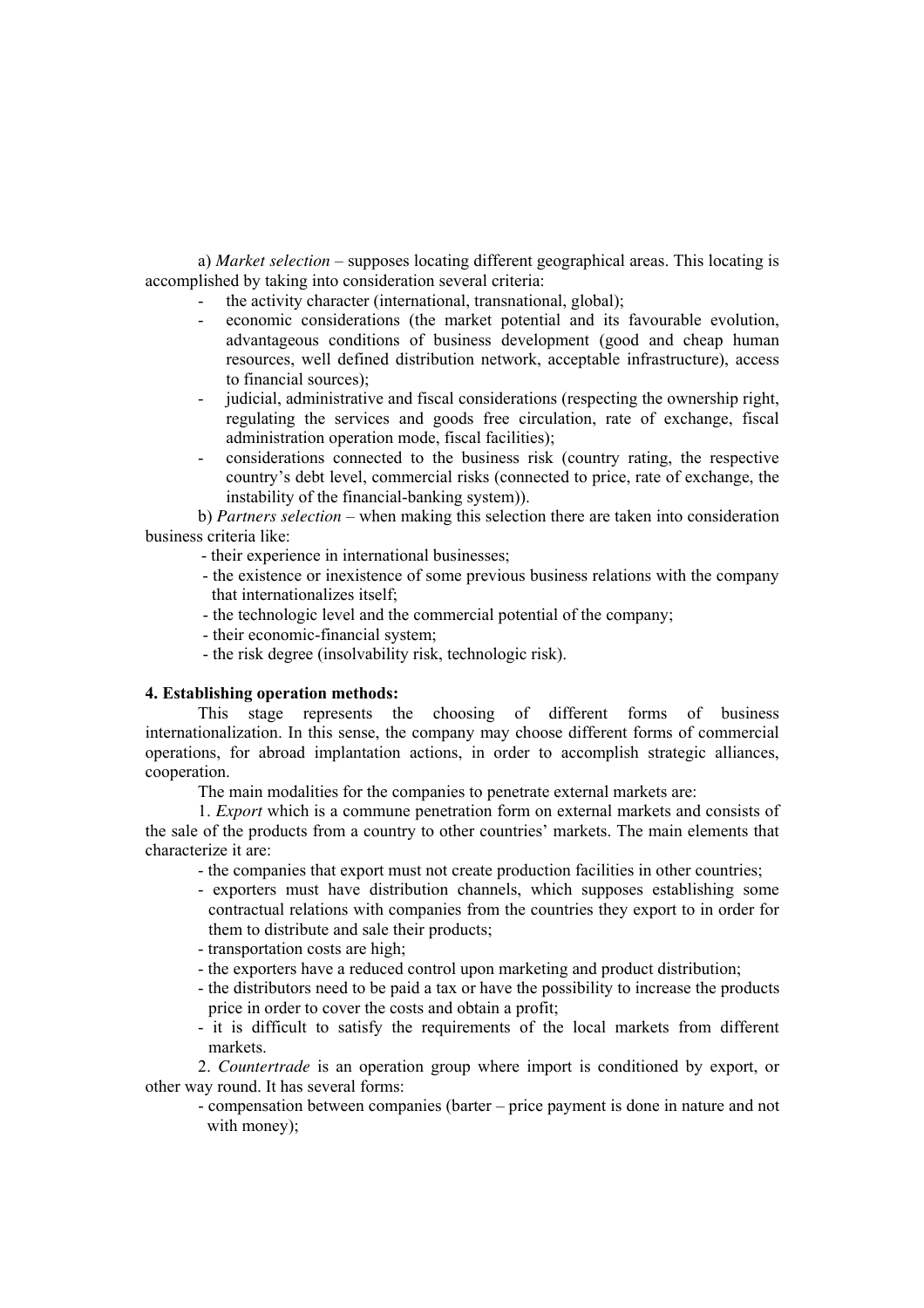- parallel operations they are a transaction packet where two opposed commercial operations are contractually and economically connected, the export is conditioned by import;
- product countertrade the export payment of some equipment goods, whether partially or totally, is done by goods delivering as a consequence of equipment productive use by the importer.

3. *Technologic transfer operations* in report with international sale (requests) – they suppose not the finished product export but also the development by commercializing a company's strategic advantage, under the form of patents, marks, technical survey. The reports between the parties are not placed only within commercialization, but they also imply the partners' production systems:

a) *License granting* consists in that a company authorizes a company from another country to produce and sale its products on an external market. This is possible by selling the usage right of the technical knowledge patented by an exporter to a foreign beneficiary in exchange of a price that will be paid through a lump sum (previously established) or royalties (periodical payments).

- the company that authorizes asks for a sum (fidelity tax) for every unit of finished and sold product;
- the company that received the authorization takes all the risks, makes investments within the production range, pays the marketing and distribution costs;
- it is the cheapest international expansion form, because the company that authorizes must not invest in different countries;
- the company that authorizes has a reduced control upon the products production and distribution on external markets;
- it has the least profit potential because the profits must be split among the two parts involved (the company that authorizes and the company that receives the authorization);
- it has the highest potential risk, in the sense that the company that receives authorization will acquire the fabrication technology, so that after the expiration of the license period it will be able to become a powerful competitor of the company that authorized it.

b) *The franchise* represents the commercial technology transfer right to the beneficiaries, through the right to develop economic activities 9production and services) under a well known mark belonging to the exporter.

c) *Subproduction or subcontracting* – it mainly leaves from the requirements of creating competitive advantages by valuing partners complementarities: the exporter transfers production of a finished product (quality subproduction or subcontracting) or of components and subassemblies (specialty subproduction or subcontracting), towards the importing company which benefits from more favourable production conditions (cheaper work labour, cheaper material resources, investment facilities). The importer has access to the exporter's fabrication technology (technical documentation, managerial structures, managerial strategies), being able to value its production factors.

4. *Industrial objectives export* is the most complex form of the internationalization strategy. Even if the ground contractual relation is one of creditor-debtor type, these operations have features that differentiate them from the proper exports. Therefore, the